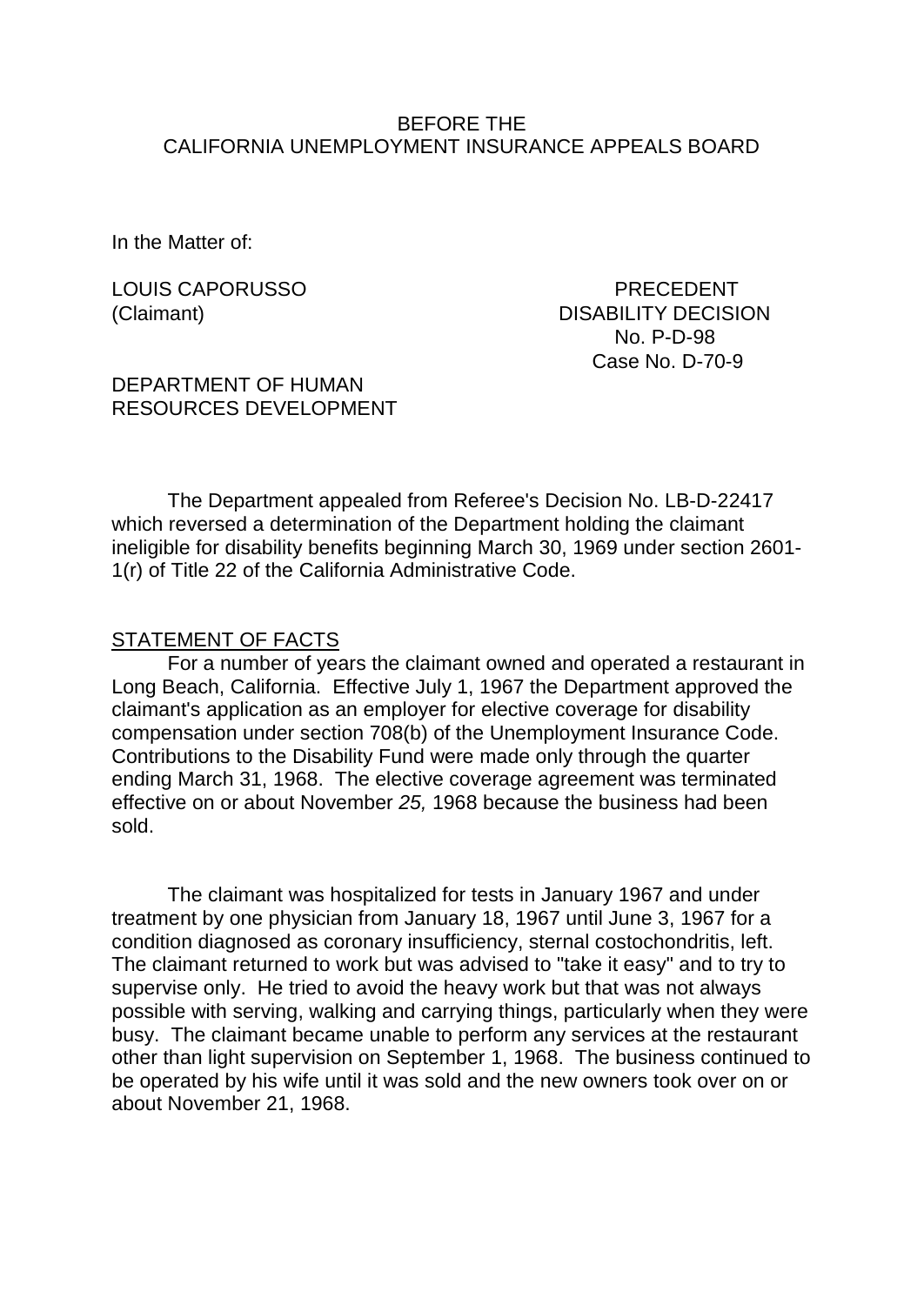After the business was sold, the claimant and his wife went to the East Coast to visit his aged and ill parents. While there, the claimant was hospitalized because of a myocardial infarction from December 23, 1968 until January 11, 1969. By letter dated January 17, 1969 the claimant wrote to the Department to explain he had sold his business, then had a heart attack, and wished to know about filing a disability claim. The claimant was again hospitalized from February 10, 1969 to March 5, 1969 before signing his initial claim form on April 22, 1969. On the form the claimant claimed disability benefits from December 23, 1968, but showed he last worked on September 1, 1968. The form was signed by the doctor on April 25, 1969 and postmarked the next day.

The Department established a disability claim effective March 30, 1969, with a potential maximum benefit amount of \$1,875 payable at the weekly rate of \$80. This award was based on base period wage credits of \$1,875 for each of the quarters ending in December 1967 and March 1968, with no wages shown for the quarters ending in June 1968 and September 1968.

On May 22, 1969 a representative of the Department interviewed the claimant and was informed the claimant had been under the care of another doctor before the heart attack in December 1968 and that the claimant's wife would mail all papers with respect to contributions for quarters following March 31, 1968. The record of the interview contained a notation that if the claimant was cleared on whether he had retired from the labor market, it should be explained to him that no benefits could be paid until he had paid his contributions for the missing quarters. On August 18, 1969 the Department issued a notice of determination that the claim for disability benefits was disallowed beginning March 30, 1969 on the ground the claimant had withdrawn from the labor market prior to the date he became disabled.

The question before us is whether the claimant is entitled to or eligible for disability benefits.

## REASONS FOR DECISION

Section 140.5 of the Unemployment Insurance Code provides as follows:

"140.5. 'Unemployment compensation disability benefits' or 'disability benefits' refers to money payments payable under Part 2 of this division to an eligible unemployed individual with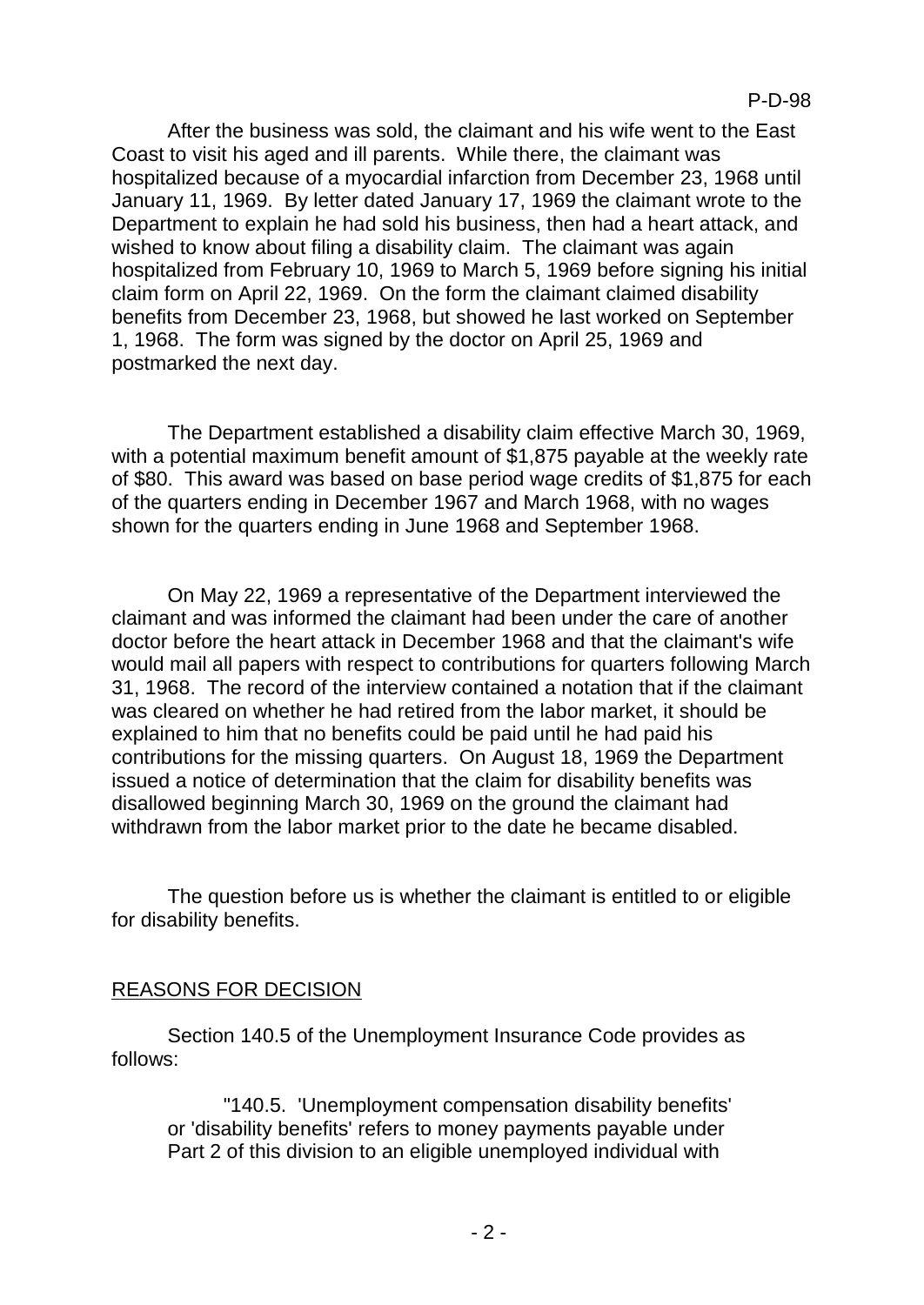respect to his wage losses due to unemployment as a result of illness or other disability resulting in such individual being unavailable or unable to work due to such illness or disability."

The authorized regulations in Title 22 of the California Administrative Code provide in pertinent part:

"2601-1(r). For the purposes of Section 140.5 of the code no individual shall be deemed eligible for disability benefits for any week of unemployment unless such unemployment is due to a disability. If an individual has been neither employed nor registered for work at a public employment office or other place approved by the director for more than three months immediately preceding the beginning of a period of disability, he is not eligible for benefits unless the Department finds that the unemployment for which he claims benefits is due to a disability and is not due to his previous withdrawal from the labor market."

The Unemployment Insurance Code provides with respect to elective coverage in pertinent part as follows:

"701. An employing unit, not otherwise subject to this division, which files with the director its written election to become an employer for not less than two calendar years, shall, with the written approval of the election by the director, become an employer subject to this division to the same extent as other employers as of the date stated in the approval."

\* \* \*

"705. (a) Except as provided by subdivision (b) of this section, an elective coverage agreement approved by the director pursuant to any section of this article may be terminated as of January 1st of any calendar year only if the agreement has been in effect for two calendar years and if the employing unit . . . on or before the thirty-first day of January of that year, has filed with the director a written application for termination."

\* \* \*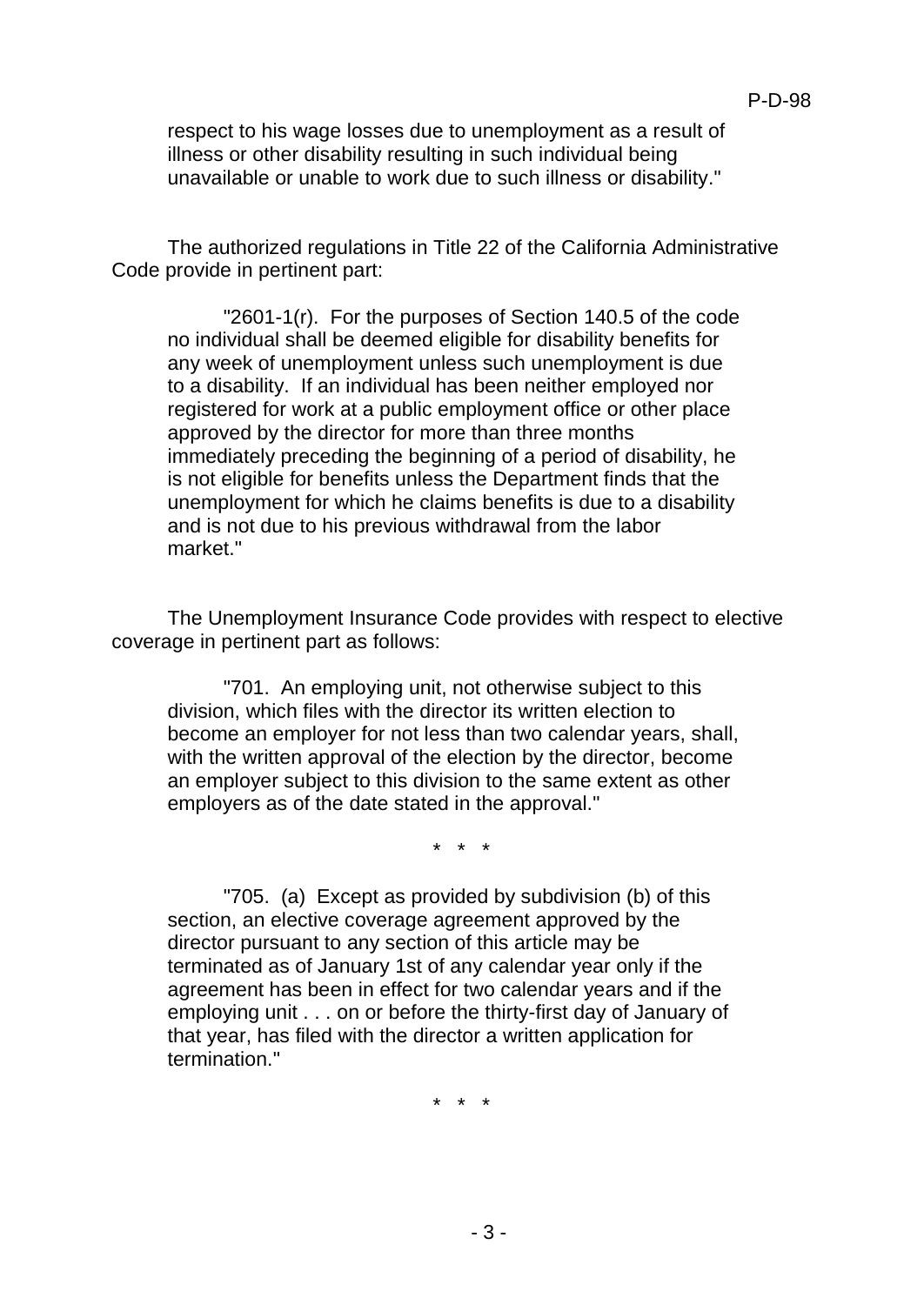"706. The director may for good cause waive the requirement of section 705 that a written application for termination shall be filed on or before the thirty-first day of January."

\* \* \*

"708. (b) Any individual who is an employer under this division or any two or more individuals who have so qualified may file with the director a written election that their services shall be deemed to be services performed by individuals in employment for an employer for the purposes of Part 2 only of this division. Upon the approval of the election by the director the services of such individuals shall be deemed to constitute employment for an employer for the purposes of Part 2 only of this division. Regardless of their actual earnings, for the purposes of computing disability benefit rights and worker contributions, they shall be deemed to have received remuneration for each calendar quarter in the highest of the maximum amounts stated in column A of Section 2655.

"(c) Contributions required under this division are payable on and after the date stated in the approval of the director. The director may levy assessments under this division for any amount due under this section.

"(d) No benefits shall be paid to any individual based upon remuneration deemed to have been received pursuant to this section unless all contributions due with respect to all remuneration deemed to have been received by such individual pursuant to this section have been paid to the department."

Although the Department determined the claimant was ineligible for disability benefits on the ground he had withdrawn from the labor market before the commencement of the disability, it is our opinion that a more basic question of entitlement must be resolved before any other issue of eligibility may be considered. That question is whether an employer who has an elective coverage agreement for disability compensation with the Department is entitled to claim any disability benefits at a time when his contributions are delinquent. In other words, may the owner of a disability insurance policy collect such insurance when he stopped paying premiums before the risk insured against arose? In our opinion he may not, for unless the premiums are current, the policy has lapsed and no coverage exists. Section 708(d) of the code so provides and we so hold in this case.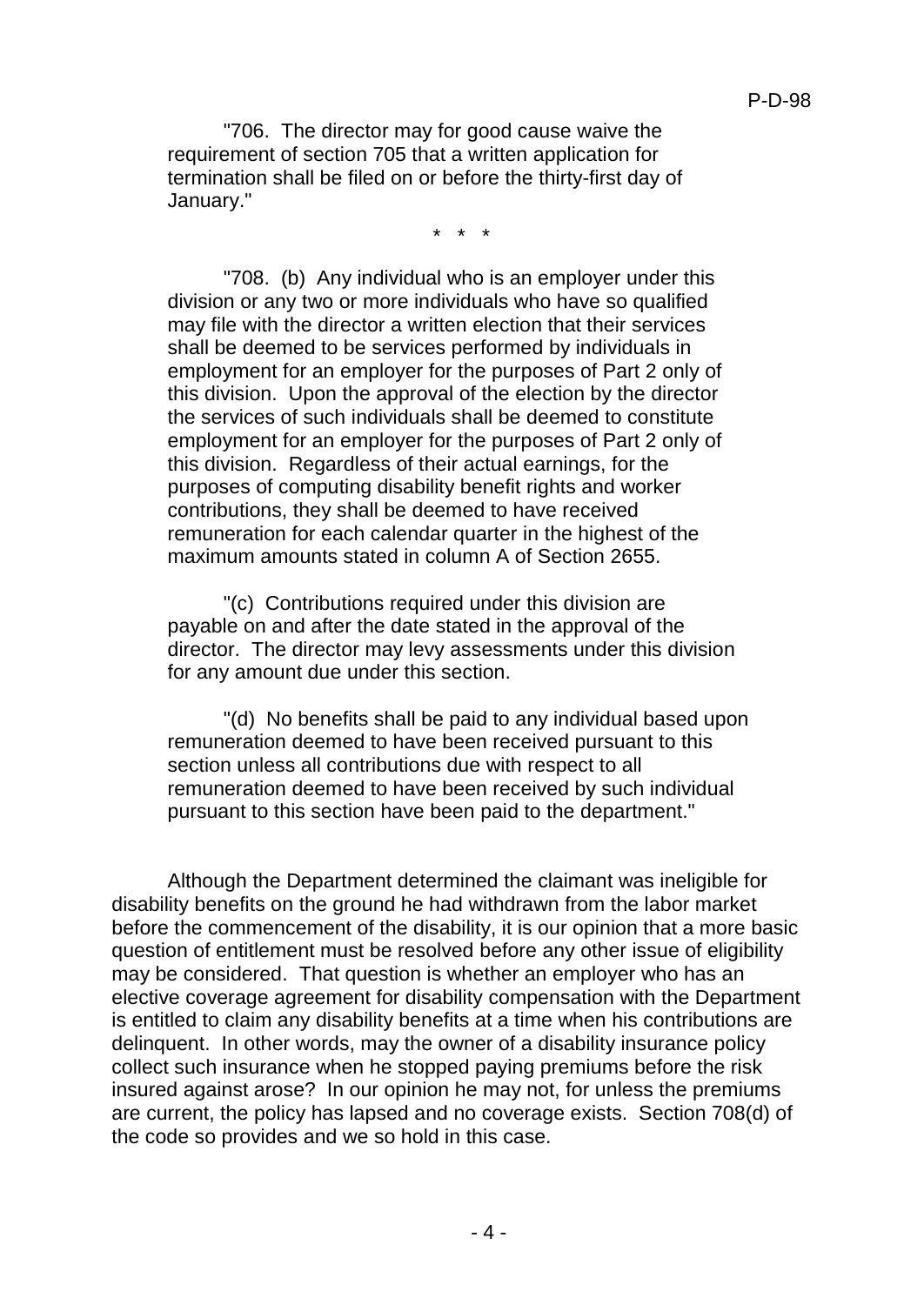The claimant made contributions only through the quarter ending March 31, 1968. He considered himself unable to work as of September 1, 1968, two quarters later, and sold his business and then claimed benefits beginning December *23,* 1968, three quarters later. He first informed the Department of his potential claim by letter dated January 17, 1969, after he had been delinquent in his premiums for three quarters. After his claim was filed, the Department beginning May 22, 1969 attempted to obtain the delinquent contributions from the claimant without success. Therefore, although the claimant had sufficient wage credits from the first two quarters of the base period for the effective date given his claim, March 30, 1969, to support a potential award of benefits, he was not entitled to claim such benefits because he was delinquent in his premiums.

Having decided the claimant was not entitled to benefits under section 708(d) of the code, it is unnecessary to decide whether benefits should also be denied on his claim under section 140.5 of the code and section 2601-1(r) of Title 22 of the California Administrative Code.

## **DECISION**

The decision of the referee is modified. The claimant is not entitled to disability benefits under section 708(d) of the code. The claimant's eligibility for benefits under section 140.5 of the code and section 2601-1(r) of Title 22 of the California Administrative Code is not considered.

Sacramento, California, February 4, 1971.

## CALIFORNIA UNEMPLOYMENT INSURANCE APPEALS BOARD

ROBERT W. SIGG, Chairman

CLAUDE MINARD

JOHN B. WEISS

DISSENTING - Written Opinion Attached

# LOWELL NELSON

# DON BLEWETT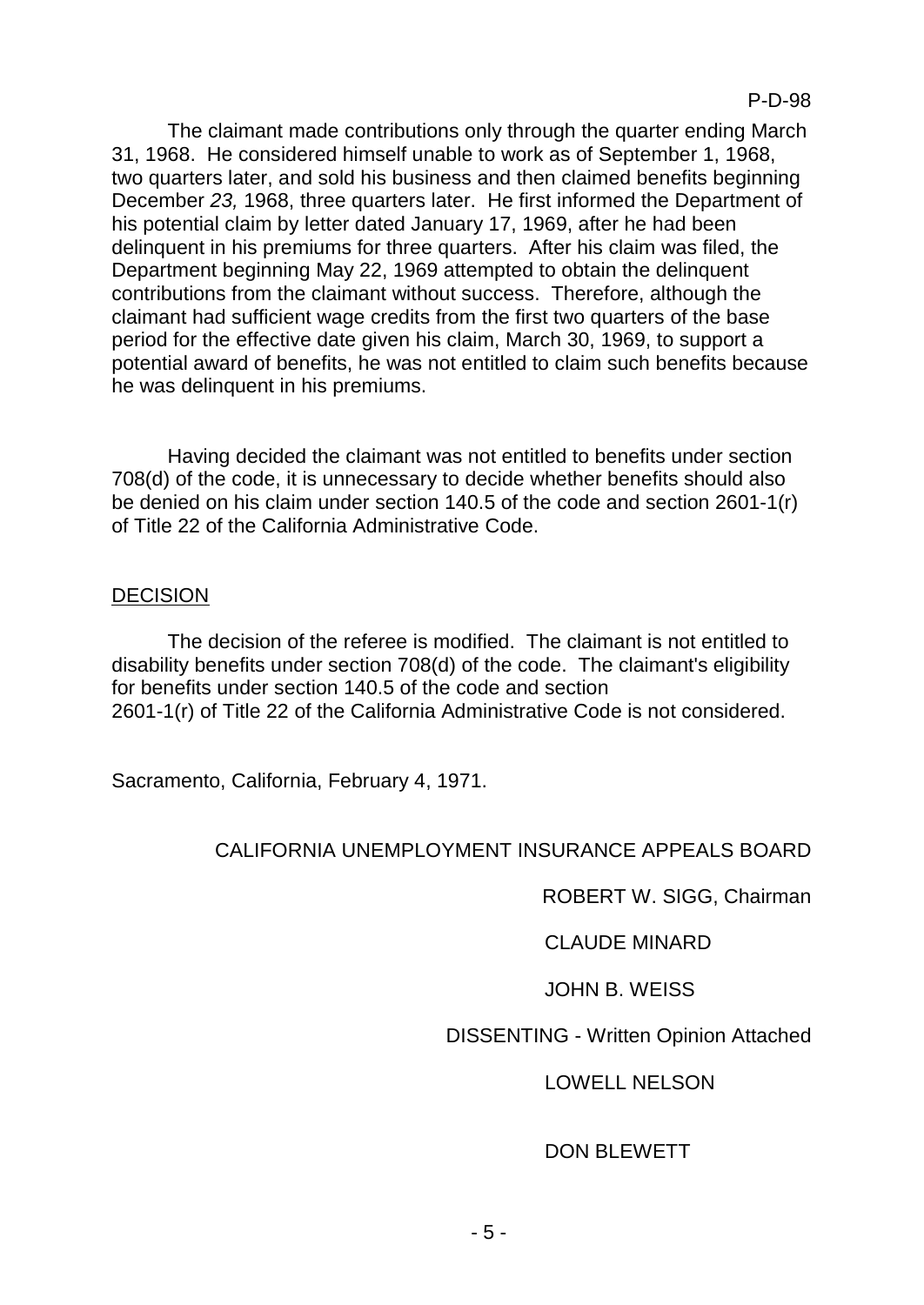#### DISSENTING OPINION

We do not agree with our colleagues that the claimant's "policy" has "lapsed" for nonpayment of "premiums." Sections 701, 705 and 706 of the code deal with the term of the elective coverage agreement and how it may be terminated; section 708(b) deals only with the payment of benefits when contributions have not been made. The Department has full power to enforce the contributions requirement here as with any other wage payments. Since the record before us clearly establishes that the Department has no intention of paying any disability benefits to the claimant unless his "premiums" are fully paid, it is our opinion that our fellow board members are disposing of this case on technical grounds, based on an erroneous concept, without serving any real purpose to the claimant or the Department and without considering the substantial issues presented on the merits.

Specifically, this unemployed and disabled claimant, who had been granted elective coverage by the Department and had established base period wage credits for a valid claim, was denied benefits beginning March 30, 1969 on the ground that he had withdrawn from the labor market before he became disabled. We think we should decide this question. Further, we think we should decide it in favor of the claimant. The claimant's regular and customary work was as a restaurant owner and operator for which he had been granted elective coverage. (Appeals Board Decision No. P-B-49) He left that work and became "unemployed" September 1, 1968 because unable to work in his regular and customary work. He later sold his business for the same reason. Since the claimant ceased working because unable to perform his usual work, we would hold that such action did not constitute a withdrawal from the labor market prior to his disability but, rather, constituted unemployment because of disability. (Disability Decisions Nos. 511 and 579) The fact that no claims were filed for this period or that the claimant had not kept up his contributions is not material to this issue.

We would affirm the referee's decision that the claimant is not ineligible for benefits under section 2601-1(r) of Title 22 of the California Administrative Code so that disability benefits would be payable to the claimant provided he is otherwise eligible. Such a holding would apprise the claimant of his potential eligibility with respect to the issue under appeal from the determination of the Department and leave to the Department the consideration and proper disposition of any other issues presented by the claim. Under section 664 of the California Evidence Code, we can presume the Department will regularly perform its official duty to enforce the provisions of section 708(d) of the Unemployment Insurance Code.